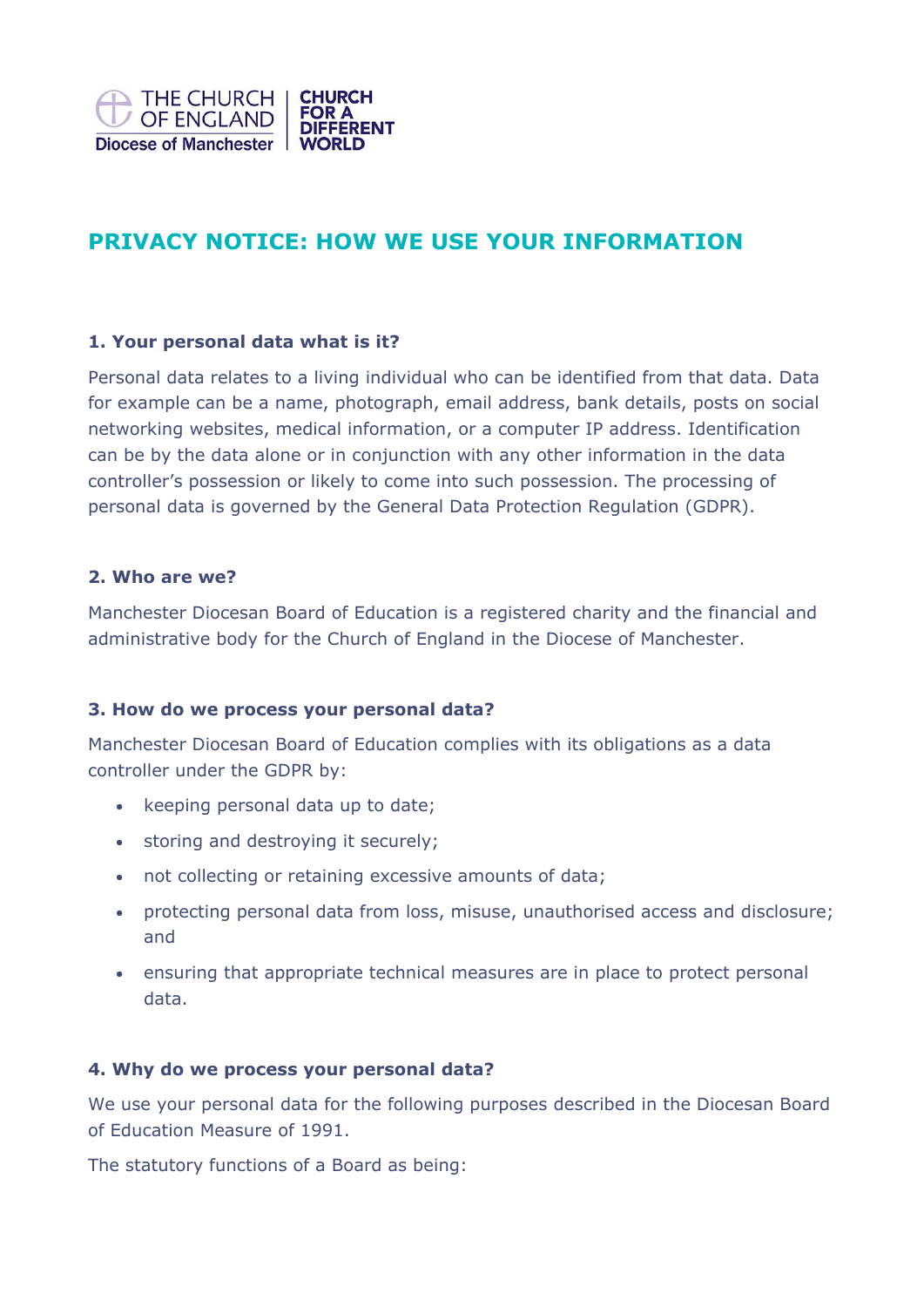- to promote or assist in the promotion of education in the Diocese, being education which is consistent with the faith and practice of the Church of England;
- to promote or assist in the promotion of religious education and religious worship in schools in the Diocese;
- to promote or assist in the promotion of church schools in the Diocese and to advise the governors of such schools and trustees of church educational endowments and any other body or persons concerned on any matters affecting church schools in the Diocese;
- to promote co-operation between the Board and bodies or persons concerned in any respect with education in the Diocese;
- other specific functions assigned to the Board by the Measure; and
- such other functions not contrary to the Measure as are assigned to the Board by the Diocesan Synod, other than functions relating to church schools or church educational endowments.

## **Certain other requirements relating to the partnership between schools and their DBE are laid down in law:**

- Voluntary Aided schools are **required to invite** the Diocesan Director of Education, or his/her representative, to offer advice on the appointment of headteachers and deputy headteachers, if a representative of the LA Director has also been invited. (In the Diocese of Manchester, Voluntary Controlled schools, by agreement, follow the same procedure.)
- All church schools are required to have a Statutory Inspection of Anglican and Methodist Schools (SIAMS) under section 48 of the Education Act 2005.
- Governors of CE schools are required by the 1991 DBE Measure to **obtain the permission** of the Board of Education before carrying out any work on the school building.
- **(j)** Church schools that wish to apply to become academies **must have the explicit consent** of the Board of Education, and Church schools that wish to expand to three forms of entry must explain their decision, in person, to the Board of Education.
- To inform you of news, events, activities, training and services running either within the Diocese of Manchester or further afield that are relevant to your role through mailings (by email and/or hard copy), and Enews (a subscription email service from which you can unsubscribe at any time).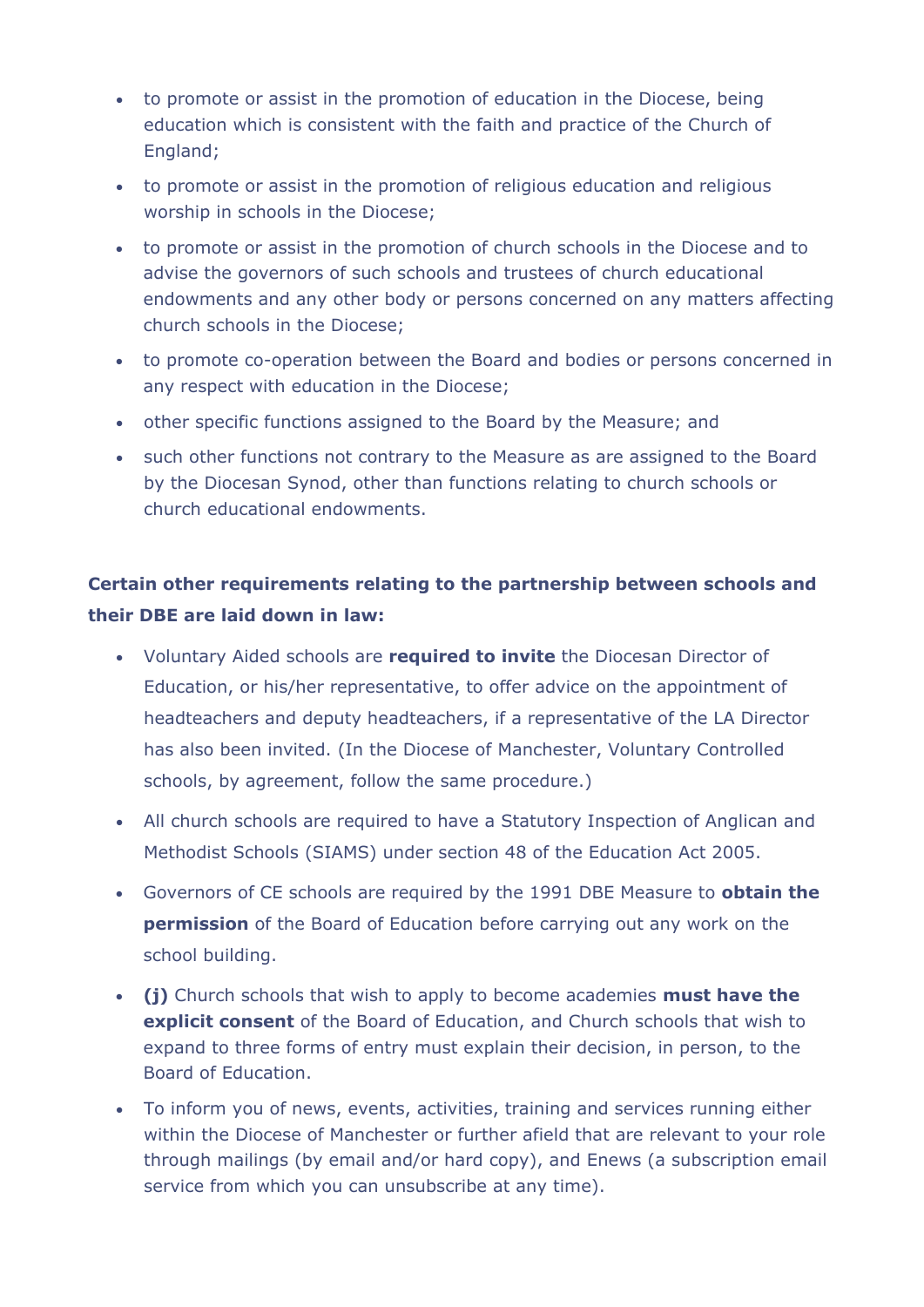## **5. What is the legal basis for processing your personal data?**

- Most processing is necessary for our legitimate interests or the legitimate interests of a third party.
- We also process data to enable us to meet our legal, contractual and statutory obligations. Examples would be to maintain the Christian Distinctiveness of a school.

## **6. Sharing your personal data**

Your personal data will be treated as confidential. We sometimes need to share the data we process with you and also with others. It will only be shared with third parties where it is necessary for the performance of our work or with your prior consent. We will need to share your data with some or all of the following:

- The appropriate bodies of the Church of England including other data controllers such as the Bishop of Manchester or the National Church Institutions;
- Our agents, servants and contractors.
- Diocesan officers, bishops, archdeacons, officeholders and other clergy or lay persons nominated or licensed to support the mission of the Church of England in the Diocese.
- Other persons or organisations operating within the Diocese of Manchester including, where relevant, the Dean and Chapter of Manchester Cathedral, the Diocesan Registry and the Chancellor of the Consistory Court for the Diocese of Manchester;
- Statutory consultees such as Historic England
- Local and central government and statutory undertakers such as utility companies in respect of supplies of energy to a property.

## **7. How long do we keep your personal data?**

We will keep some records permanently (such as minutes of our Committees and Board meetings) or for an extended period of time if we are legally required to do so. We aim to keep data only for as long as is necessary and we may delete it when it is no longer needed.

## **8. Your rights and your personal data**

Unless subject to an exemption under the GDPR, you have the following rights with respect to your personal data:

• The right to request a copy of your personal data which we hold about you;